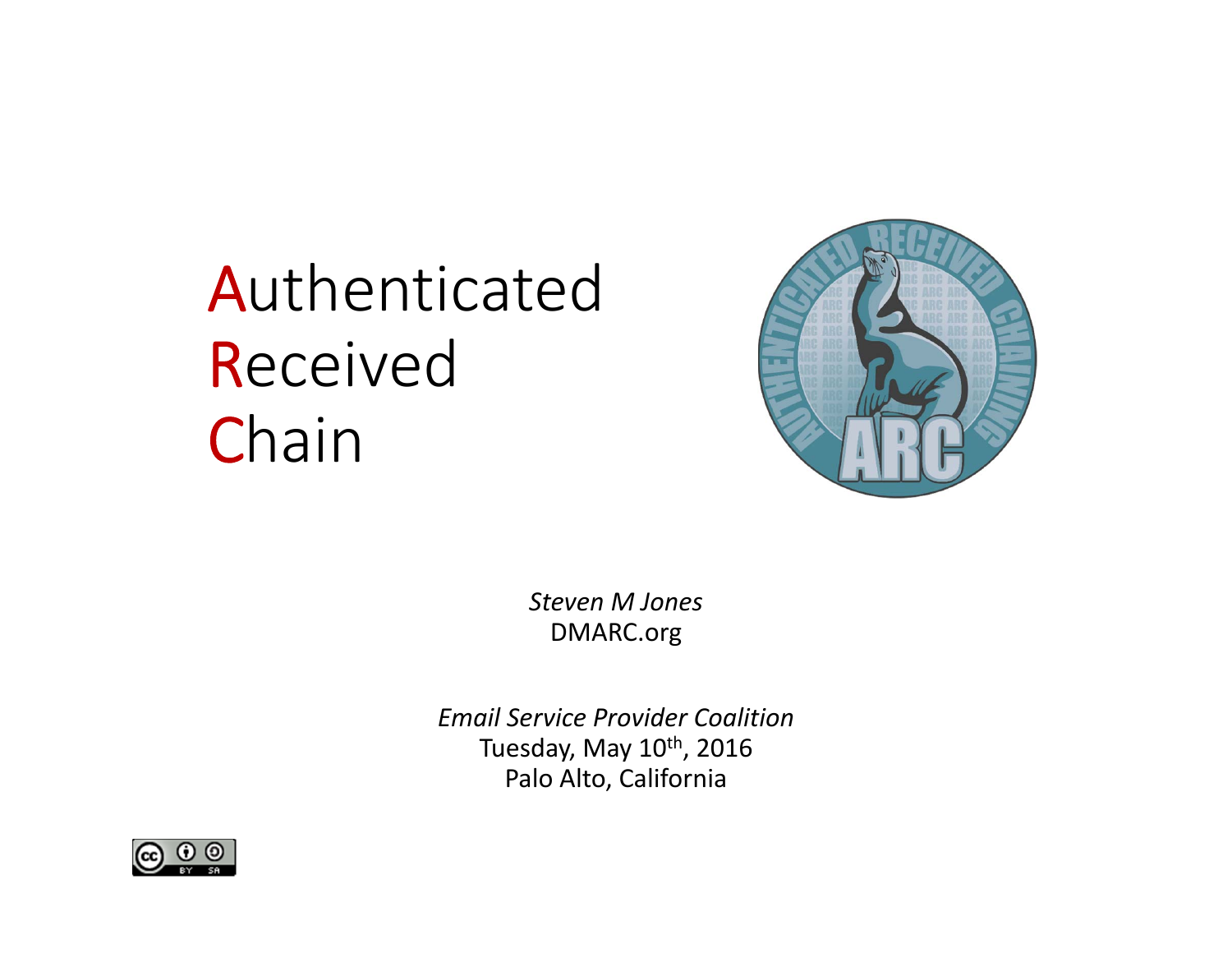#### Introduction to DMARC.org



The mission of DMARC.org is to promote the use of DMARC and related email authentication technologies to reduce fraudulent email, in <sup>a</sup> way that can be sustained at Internet scale. This overall goal is met by educating individuals and organizations through <sup>a</sup> combination of articles, tutorials, and presentations.

#### For more information, please visit https://dmarc.org

DMARC.org is an initiative of the non‐profit Trusted Domain Project (TDP). For more about TDP, please visit http://trusteddomain.org

The contents of this presentation are released under the Creative Commons Attribution–ShareAlike 4.0 International License (CC BY–SA).

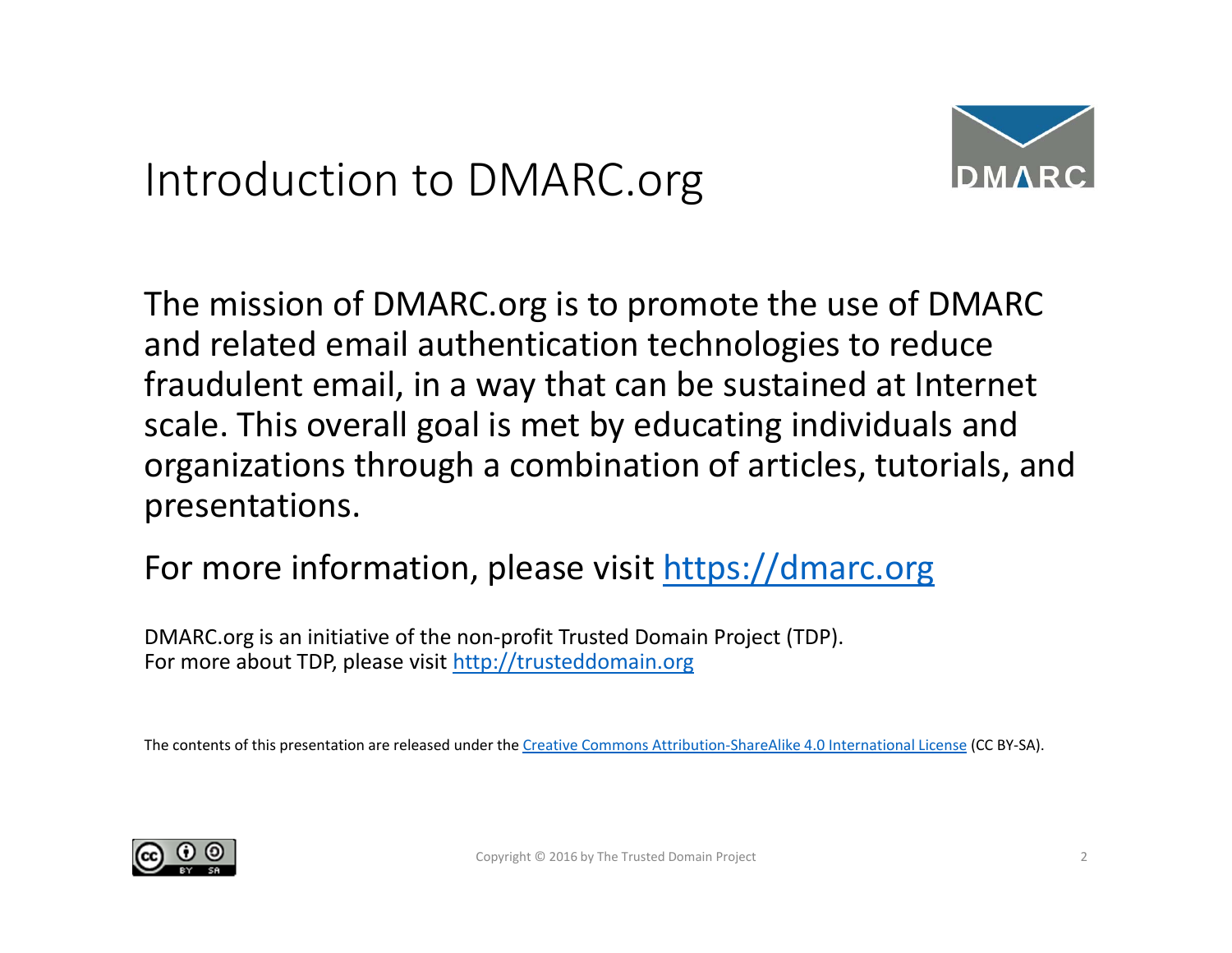#### Introduction to DMARC.org



The work of DMARC.org is made possible through the generous support of these companies:



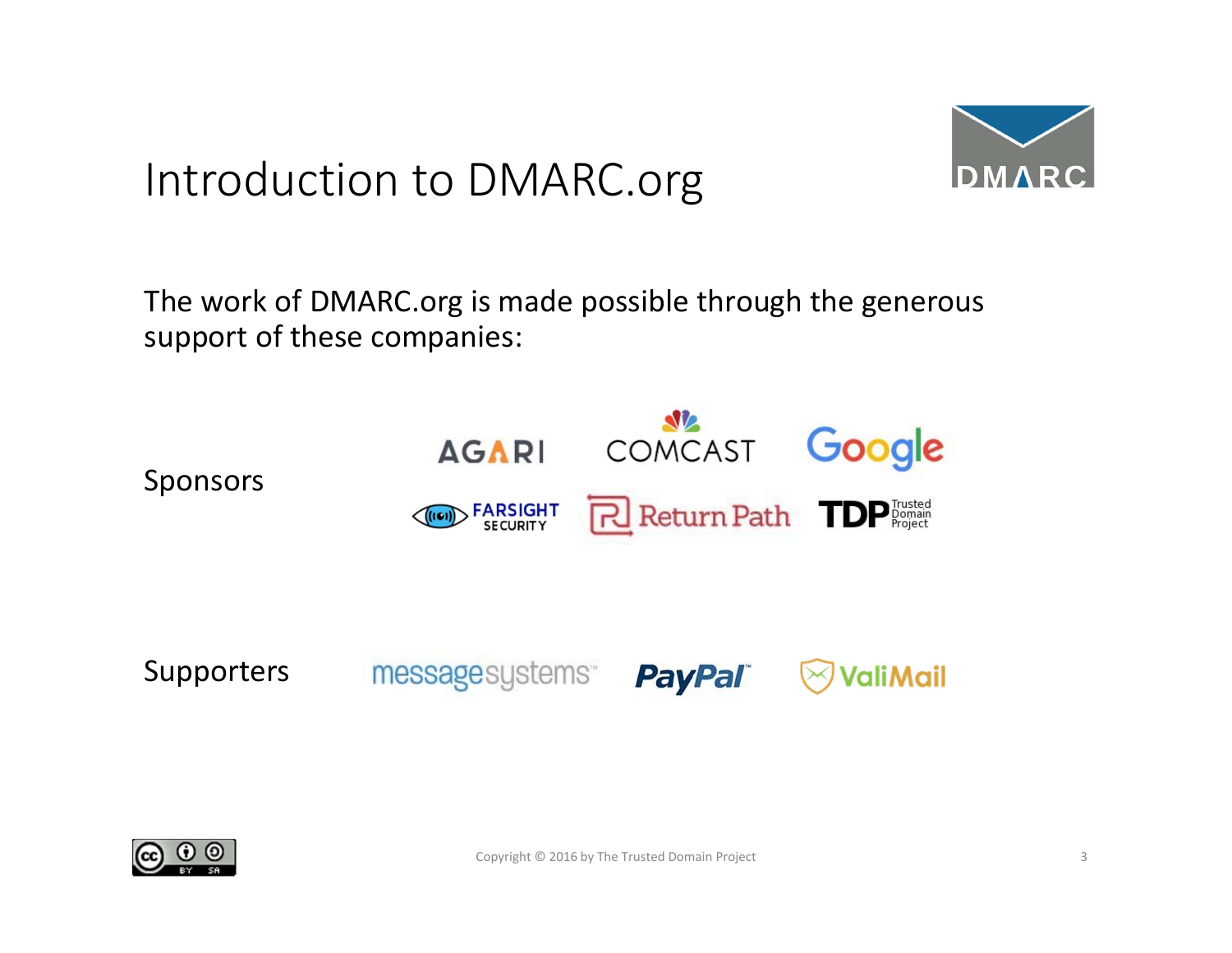# Background

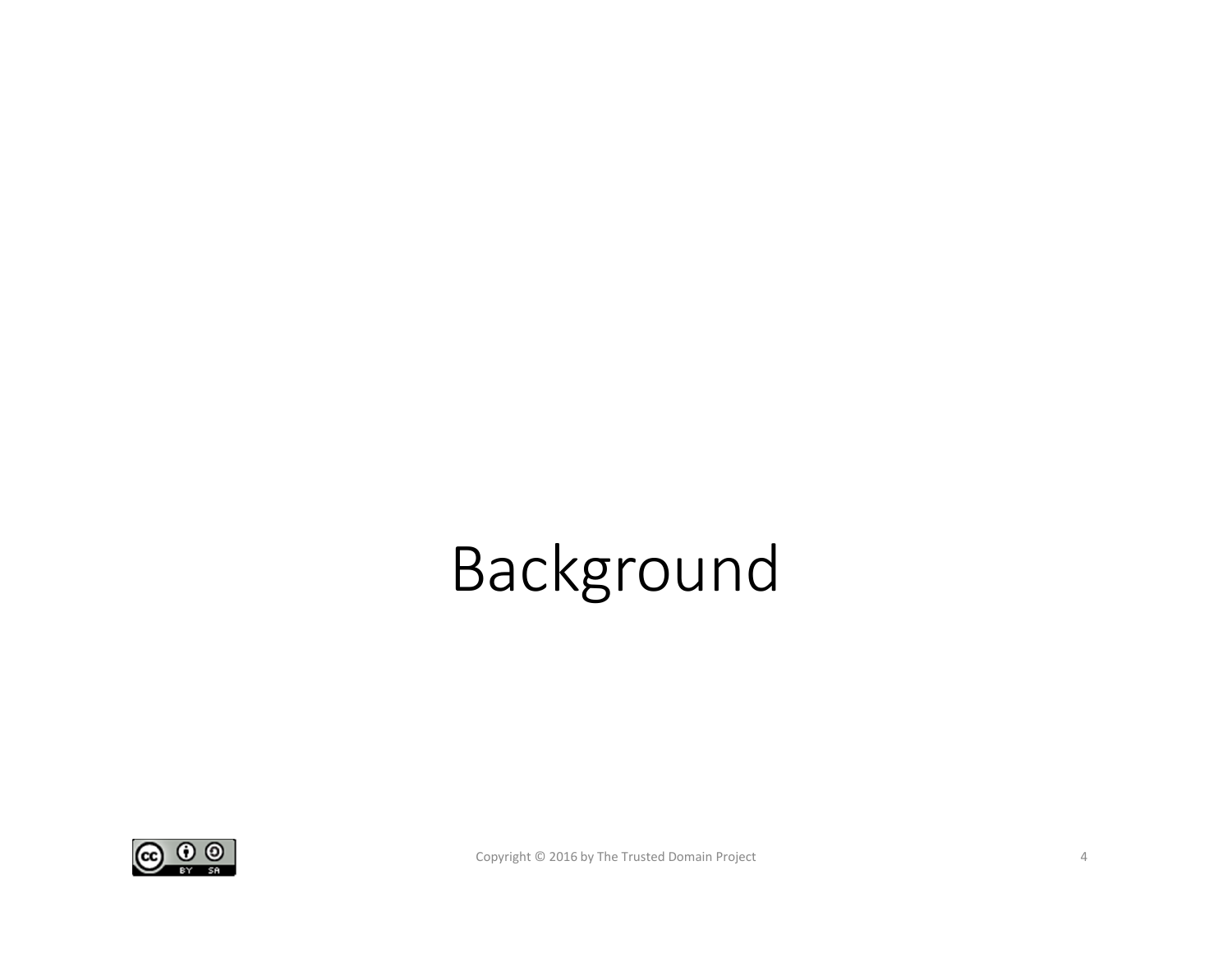#### Why Was ARC Created?



- Previous work had been done on <sup>a</sup> header toconvey authentication results between ADMDs
- •Original Authentication Results (OAR) was published as an Internet Draft in February 2012
- •Assumes trust between ADMDs not widely used
- Some large enterprises used it internally

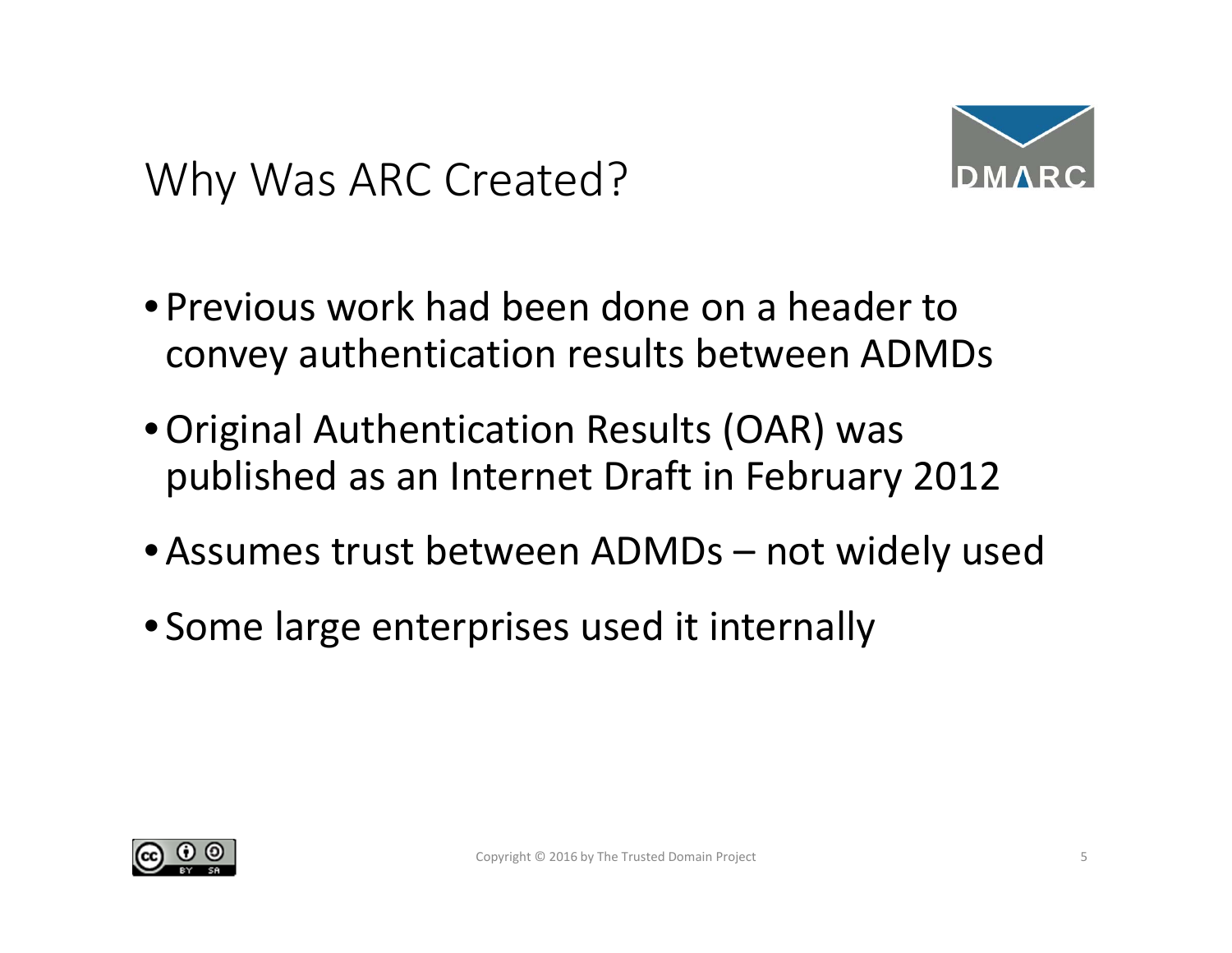#### Why Was ARC Created?



- $\bullet$  Domains with strict DMARC policies (p= $\texttt{reject}$ ) may see legitimate messages blocked if they go through *indirect mailflows* such as mailing lists or forwarded mailboxes
- $\bullet$  In 2014 AOL and Yahoo published  $\texttt{p=reject}$  for customer‐use domains
- •Working group formed to adapt OAR to address these *indirect mailflows*
- Significant changes required for <sup>a</sup> general solution, so a new name was chosen

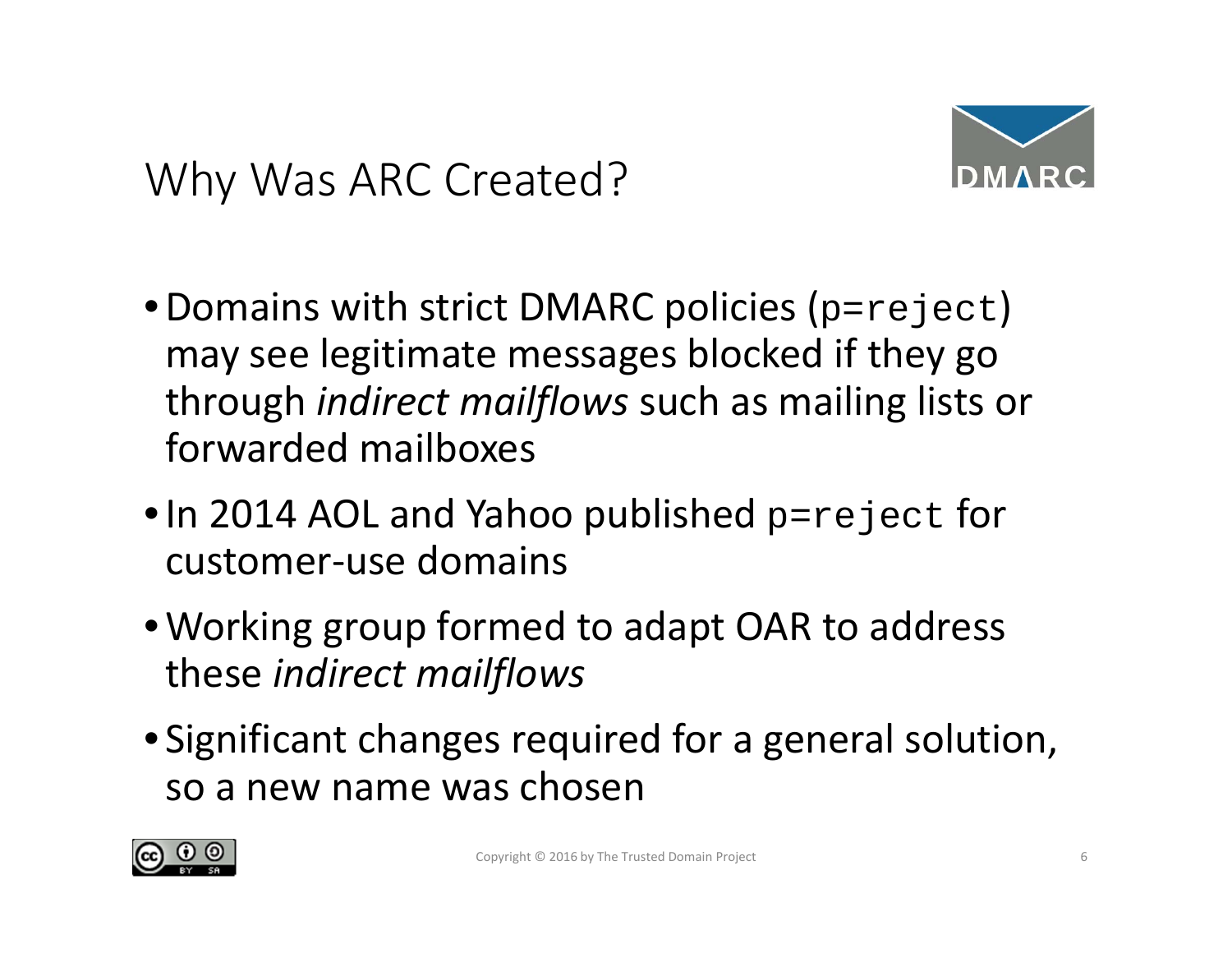### Design Decisions for ARC



- •Originator of message makes no changes
- •Convey the Authentication-Results: content intact
- •Allow for multiple "hops" in the indirect mailflow
- •ARC headers can be verified at each hop
- •Work at Internet scale
- •Define ARC independently of DMARC if possible

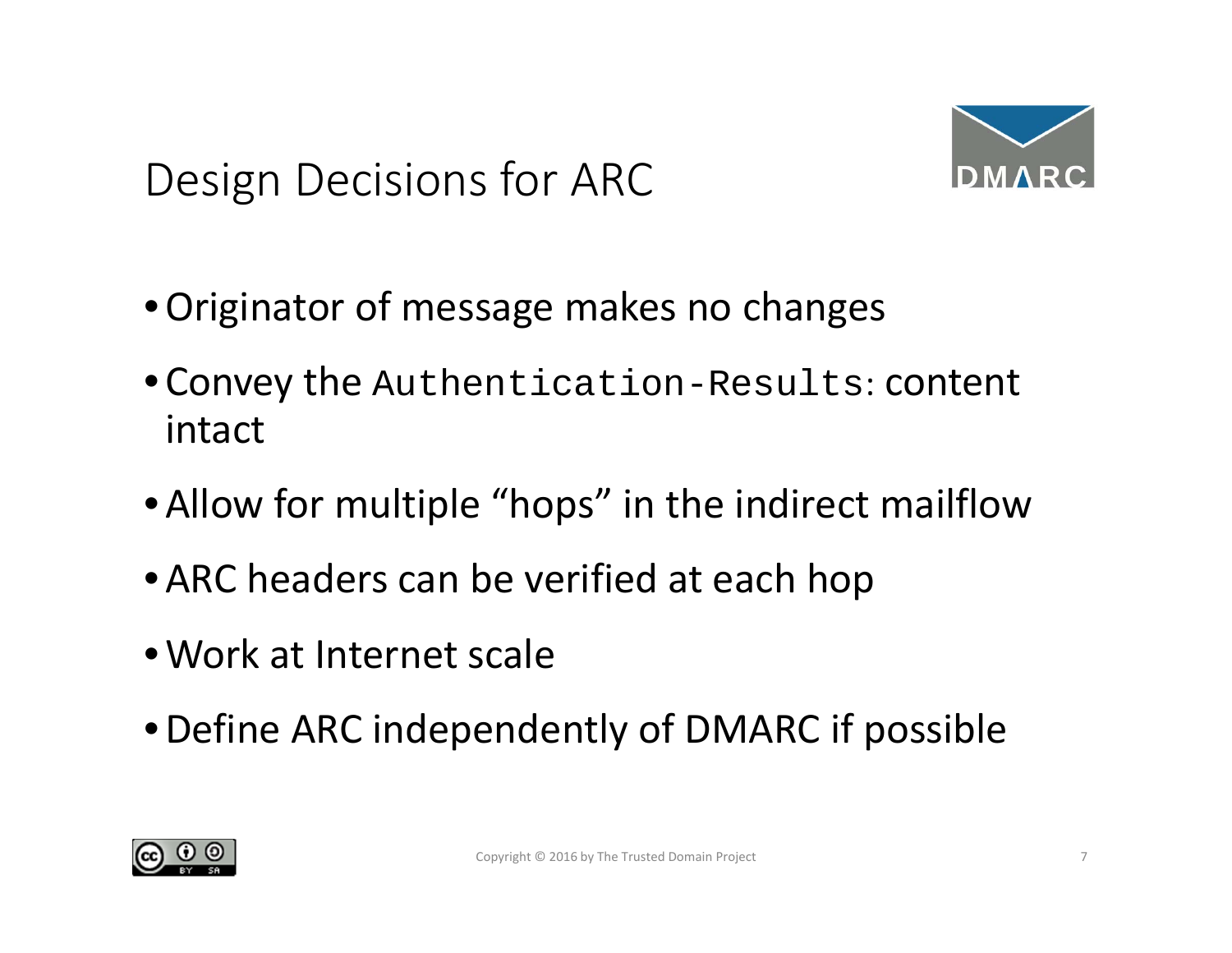### Design Decisions for ARC



- •Message recipient seeing an authentication failure may choose to check ARC headers
- •If ARC headers are intact, they can see and validate Authentication-Results: content from first participant
- •Depending on reputation of intermediary/‐ies and results, they *may* use ARC information as basis for <sup>a</sup> "local override" of authentication checks

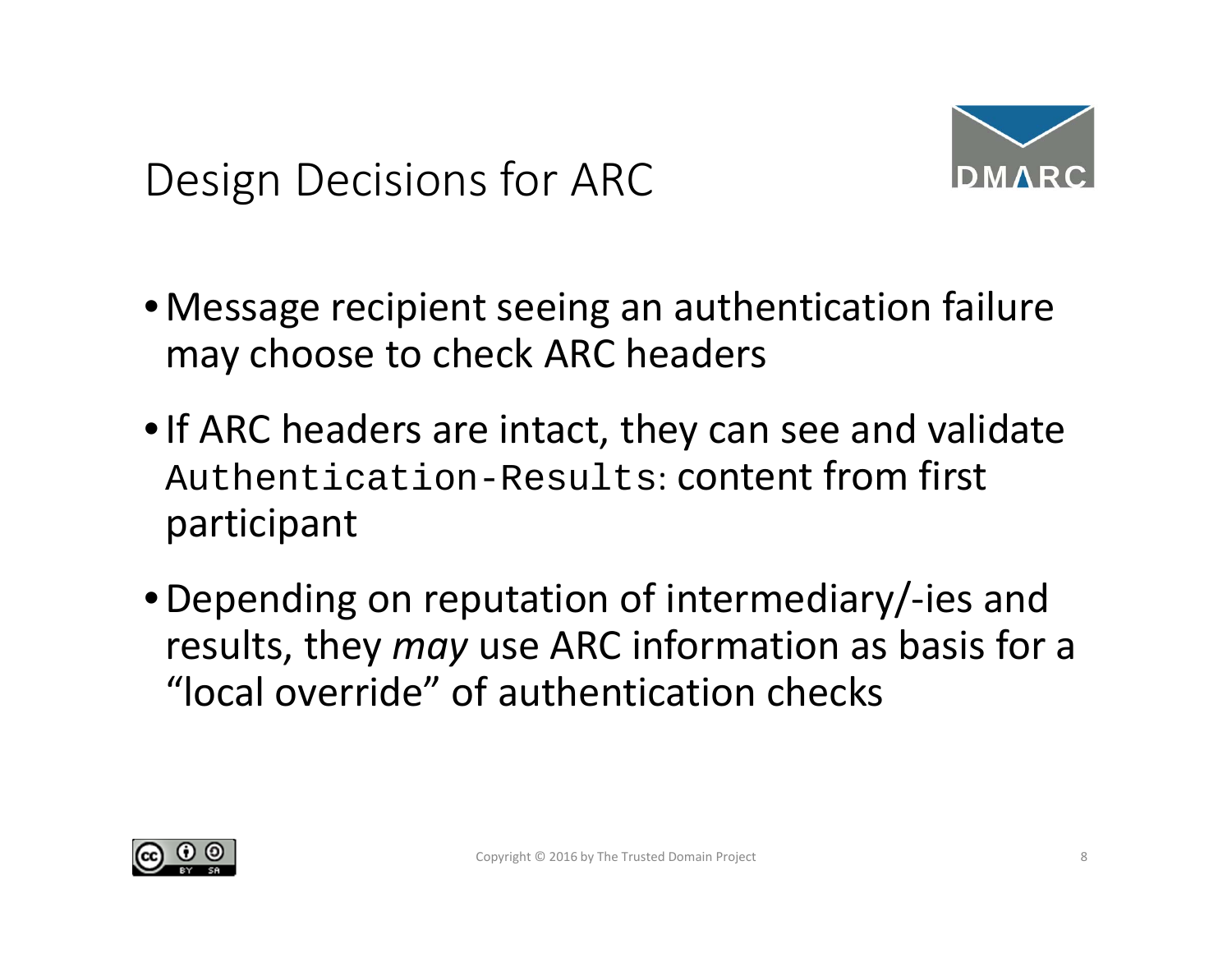



- •Intact ARC chains give you:
	- DKIM, DMARC and SPF results as seen by first "hop"
	- Signatures showing these results were conveyed intact
	- Signatures from participating intermediaries can be reliably linked to their domain name
- •Allows intermediaries to alter message with some attribution
- •ARC can provide input to <sup>a</sup> reputation system that includes intermediaries

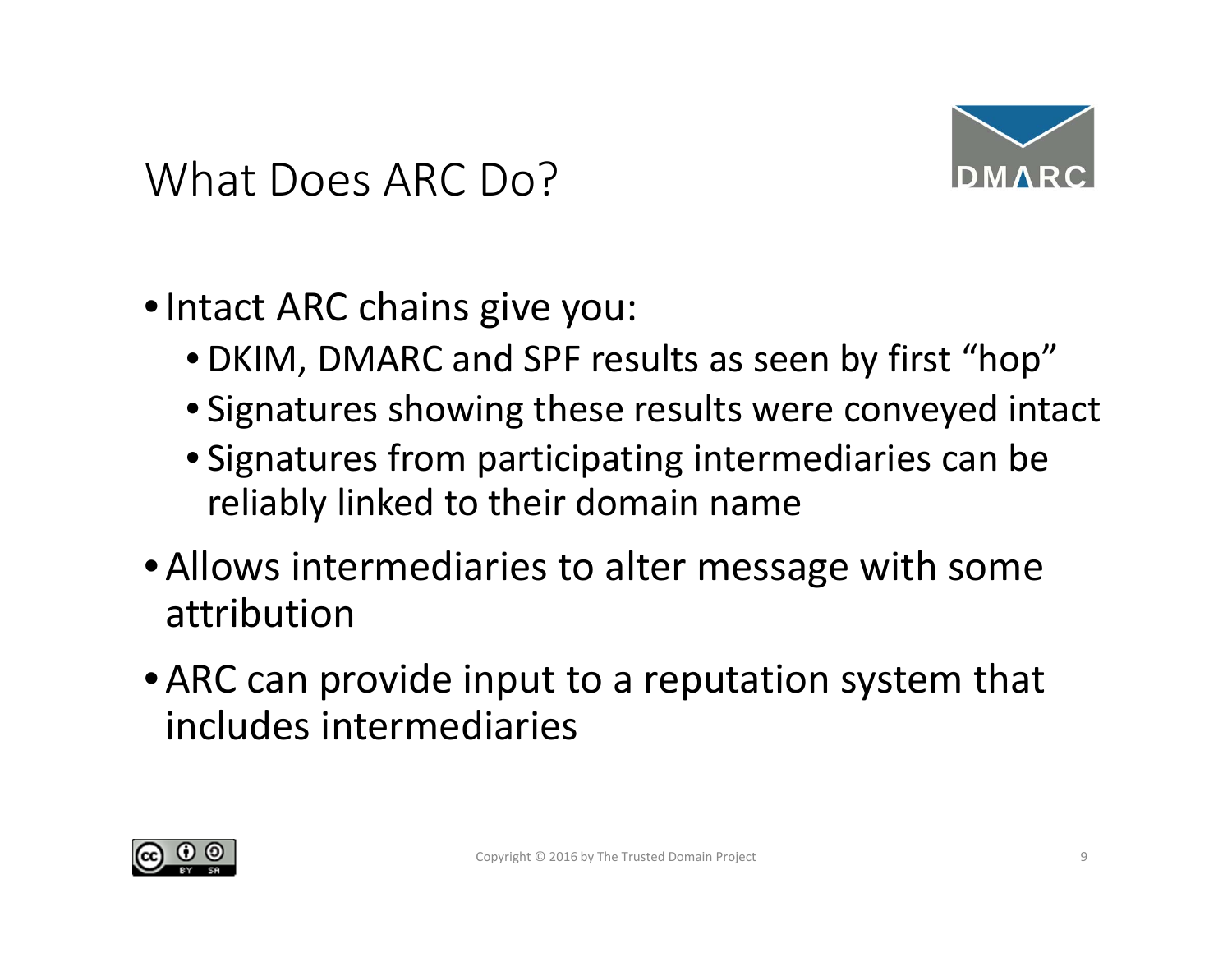#### What Doesn't ARC Do?



- •Does not say anything about "trustworthiness"
- Says nothing about the content of the message
- •Intermediaries might still inject bad content
- •Intermediaries might remove some or all ARC headers

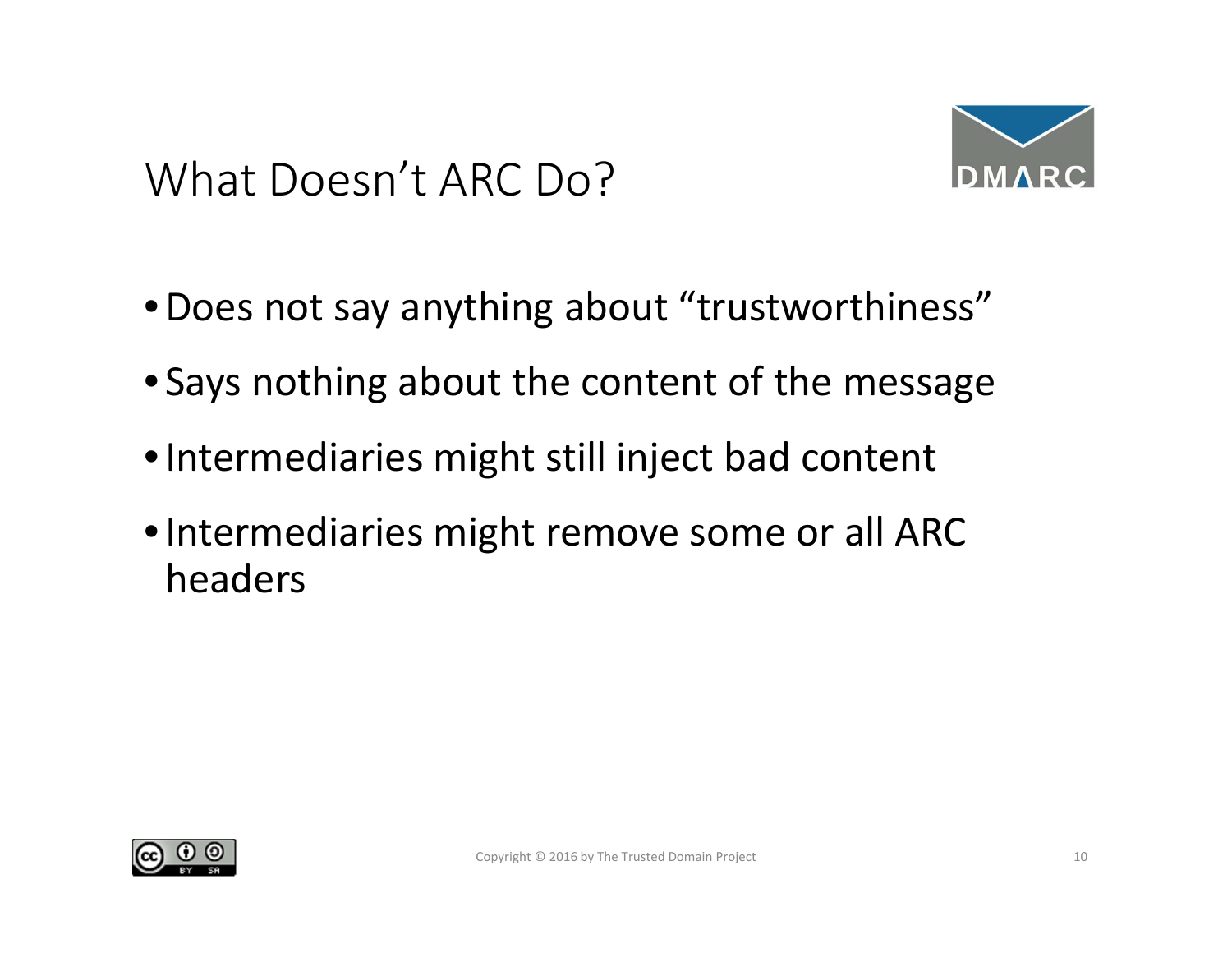## Implementation

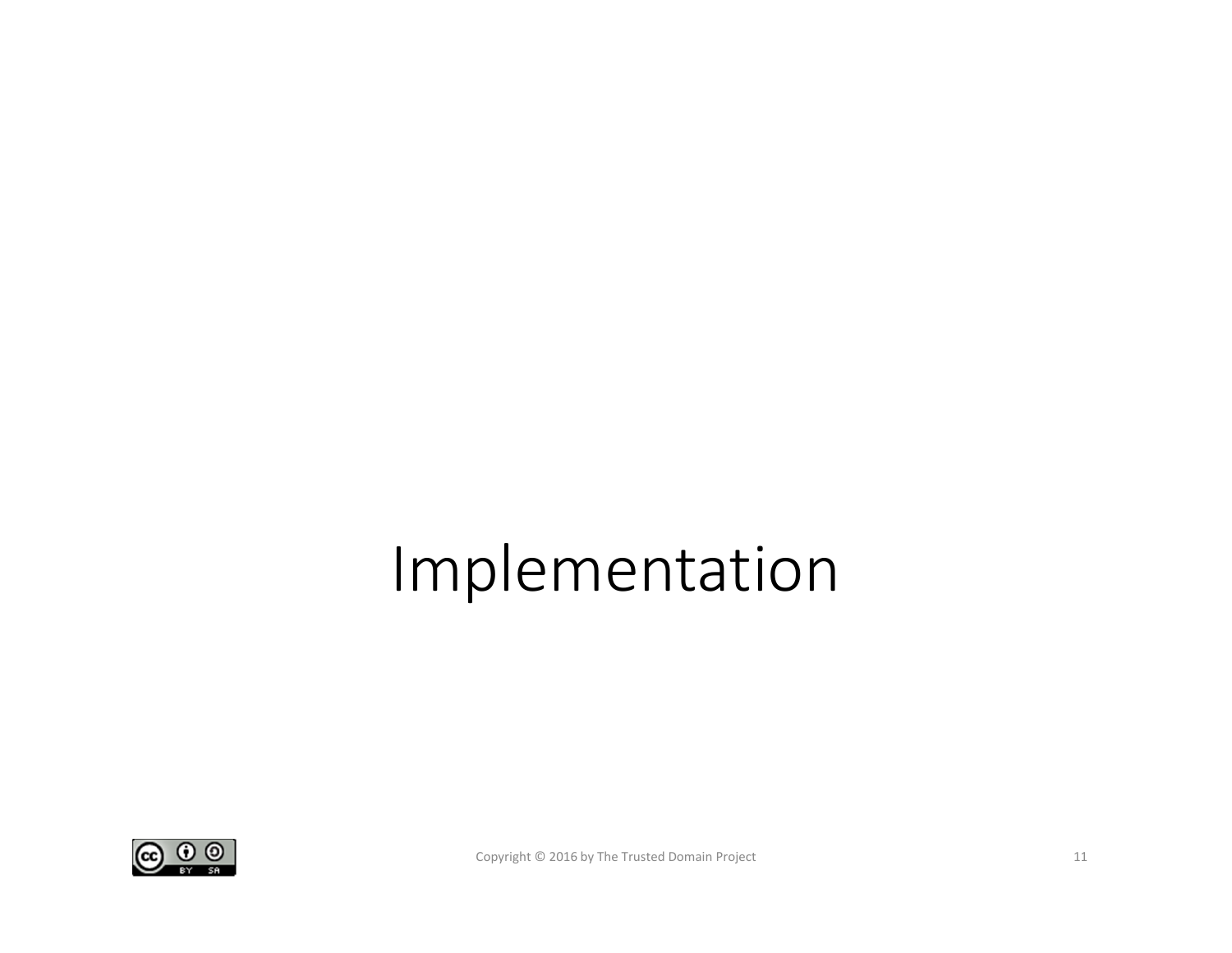



- •ARC-Authentication-Results: (AAR) Archived copy of Authentication-Results:
- •ARC-Seal: (AS) Includes some tags and <sup>a</sup> DKIM‐style signature of any preceding ARC headers/sets
- •ARC-Message-Signature: (AMS) A DKIM‐style signature of the entire message except ARC-Seal: headers

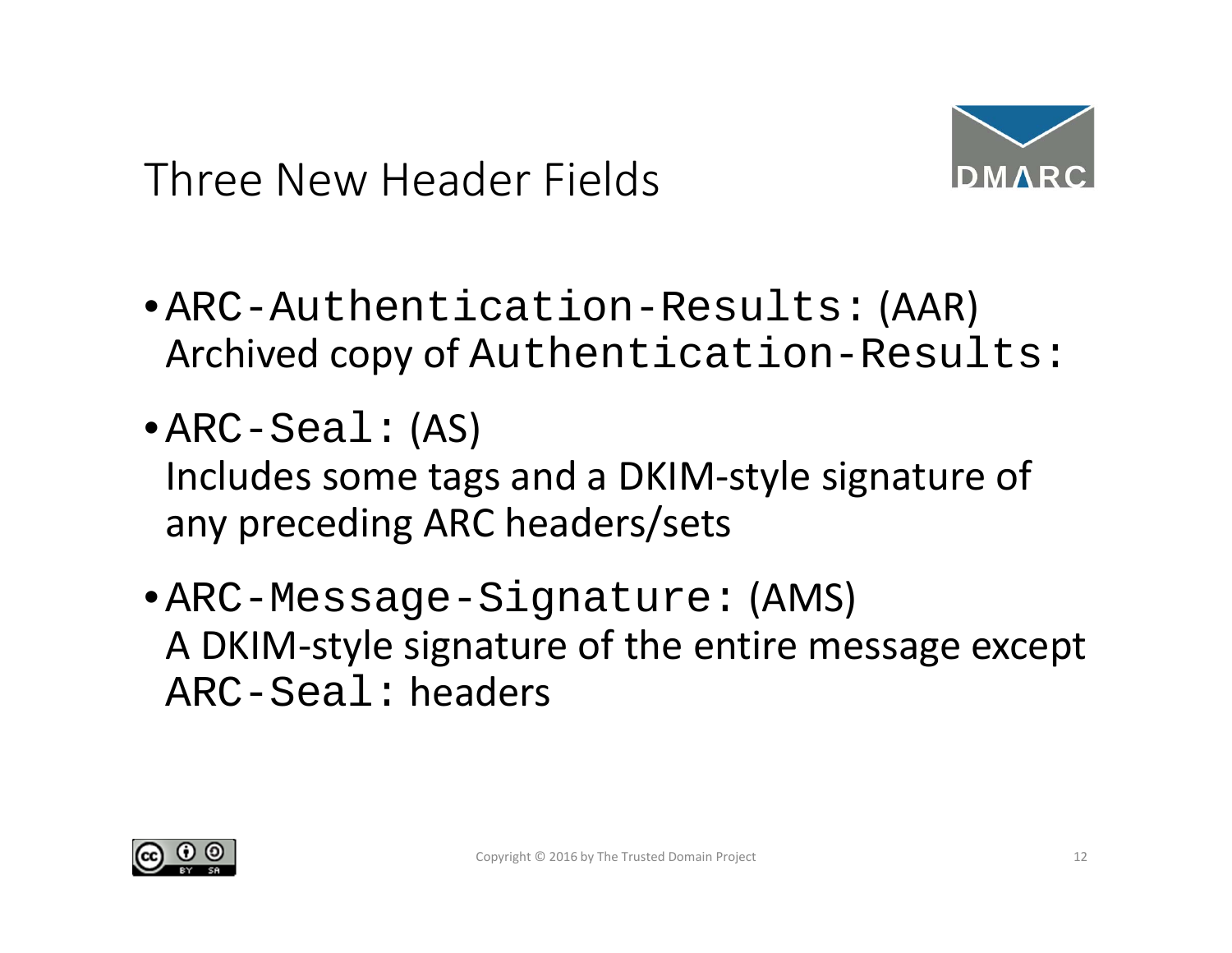### ARC‐Authentication‐Results: (AAR)



- •Copy of the contents of the locally generated Authentication-Results: header
- •One addition the **i=** tag is prepended, containing <sup>a</sup> sequence number for the current set of ARC headers

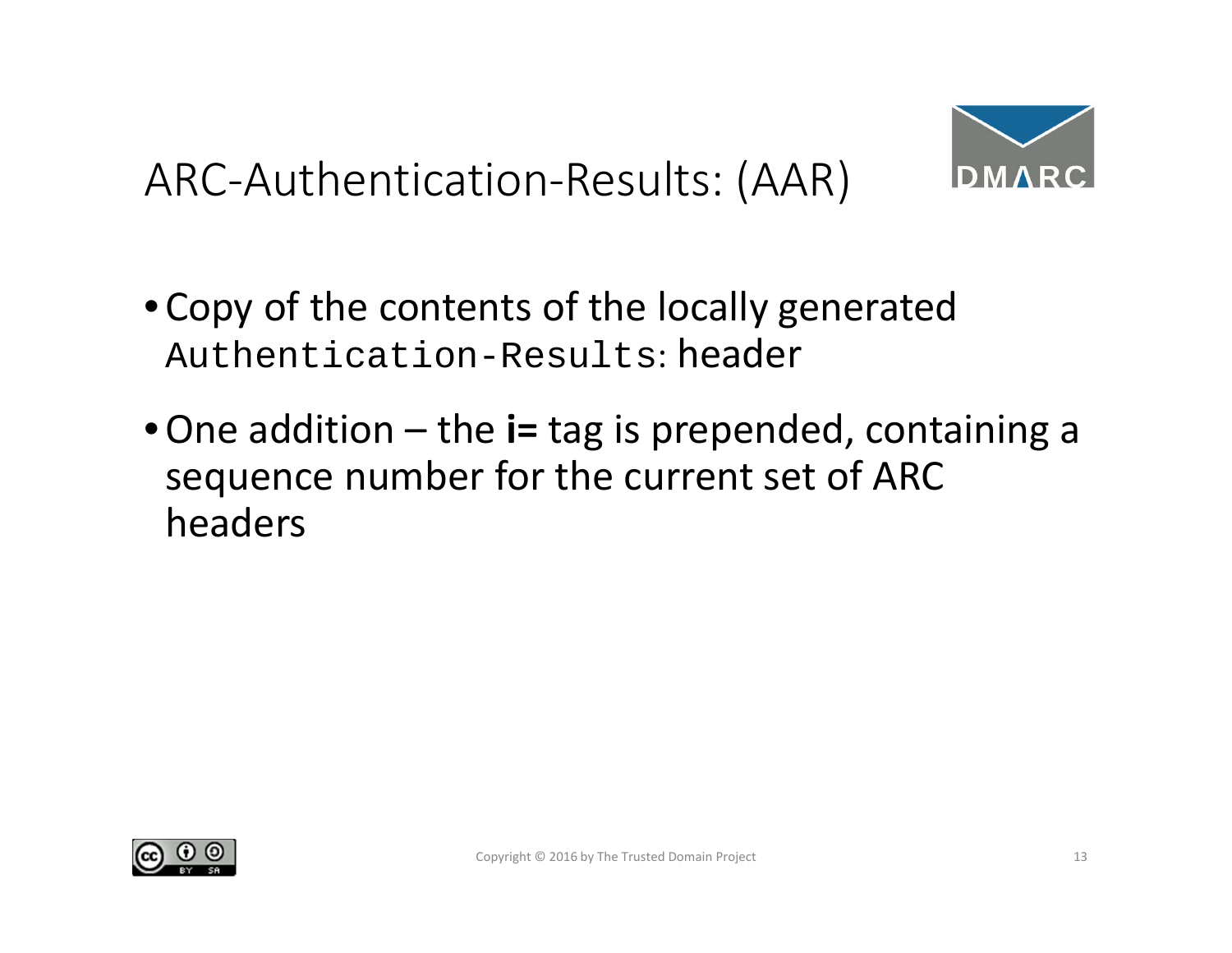ARC‐Message‐Signature: (AMS)



- •A modified DKIM signature leverages existing libraries
- •**i=** tag is different under ARC, <sup>a</sup> sequence number for ARC header sets
- **v=** tag is missing in ARC
- Should not be usable as <sup>a</sup> DKIM signature in <sup>a</sup> replay attack

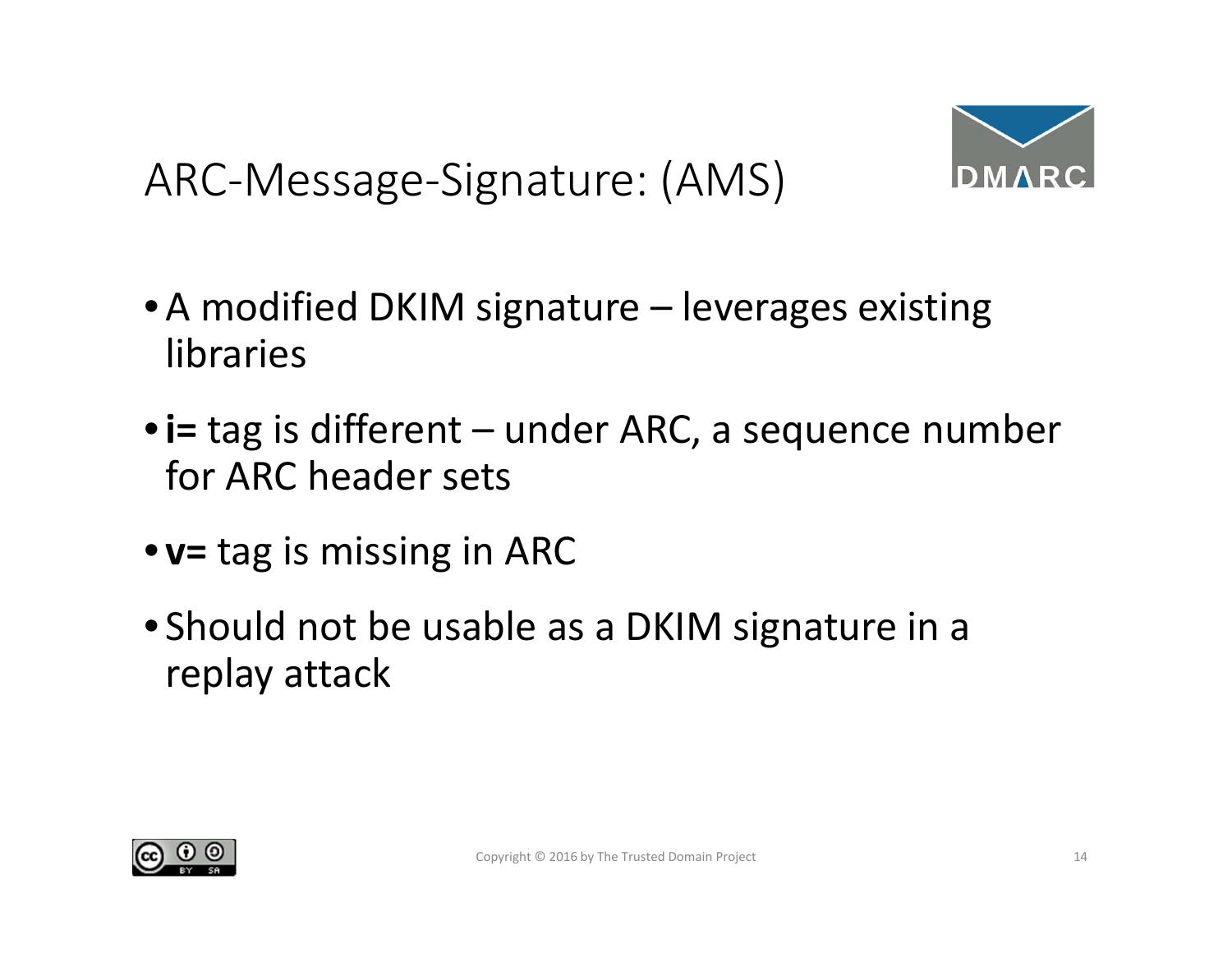

### ARC‐Seal: (AS)

- Populated with *key*=*value* pairs
- •**b=** is <sup>a</sup> signature of all ARC headers
- **a=**/**d=**/**s=** fields match the corresponding DKIM tags
	- Same key format and DNS records as for DKIM
	- •Can use your DKIM keys for ARC
	- *SMJ*: I recommend <sup>a</sup> separate key per best practices
- **cv=** indicates whether ARC chain validated as received by the reporting intermediary
- •**i=** tag is <sup>a</sup> sequence number for ARC header sets

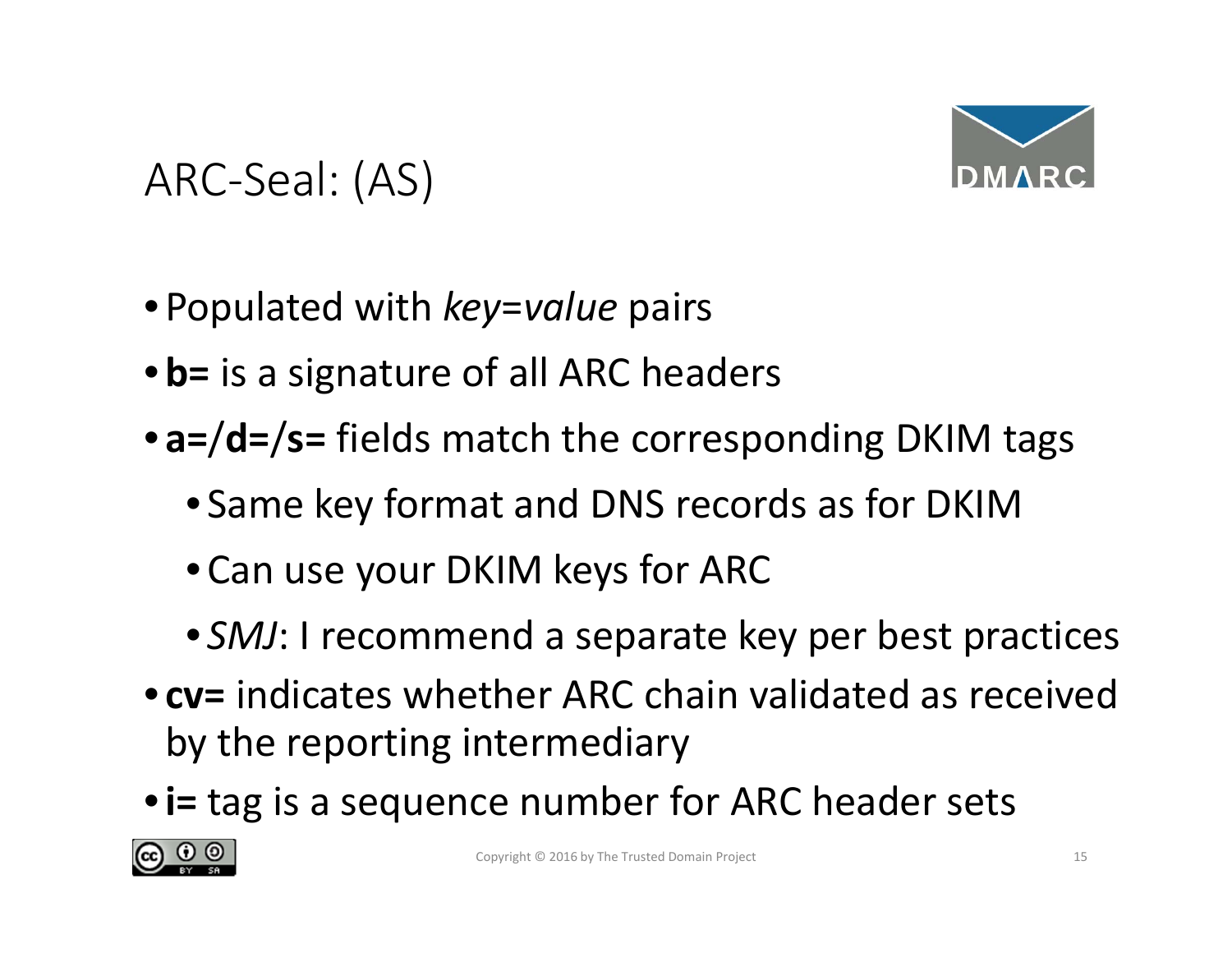



- Authentication-Results: content is copied into a new ARC-Authentication-Results: header, prefixed
- ARC-Message-Signature: is calculated for message, including newest AAR header, and prefixed
	- •Must not include any ARC-Seal: headers
- ARC-Seal: is calculated and prefixed
- •ARC headers prefixed per common practice, but order of appearance is not critical for validation

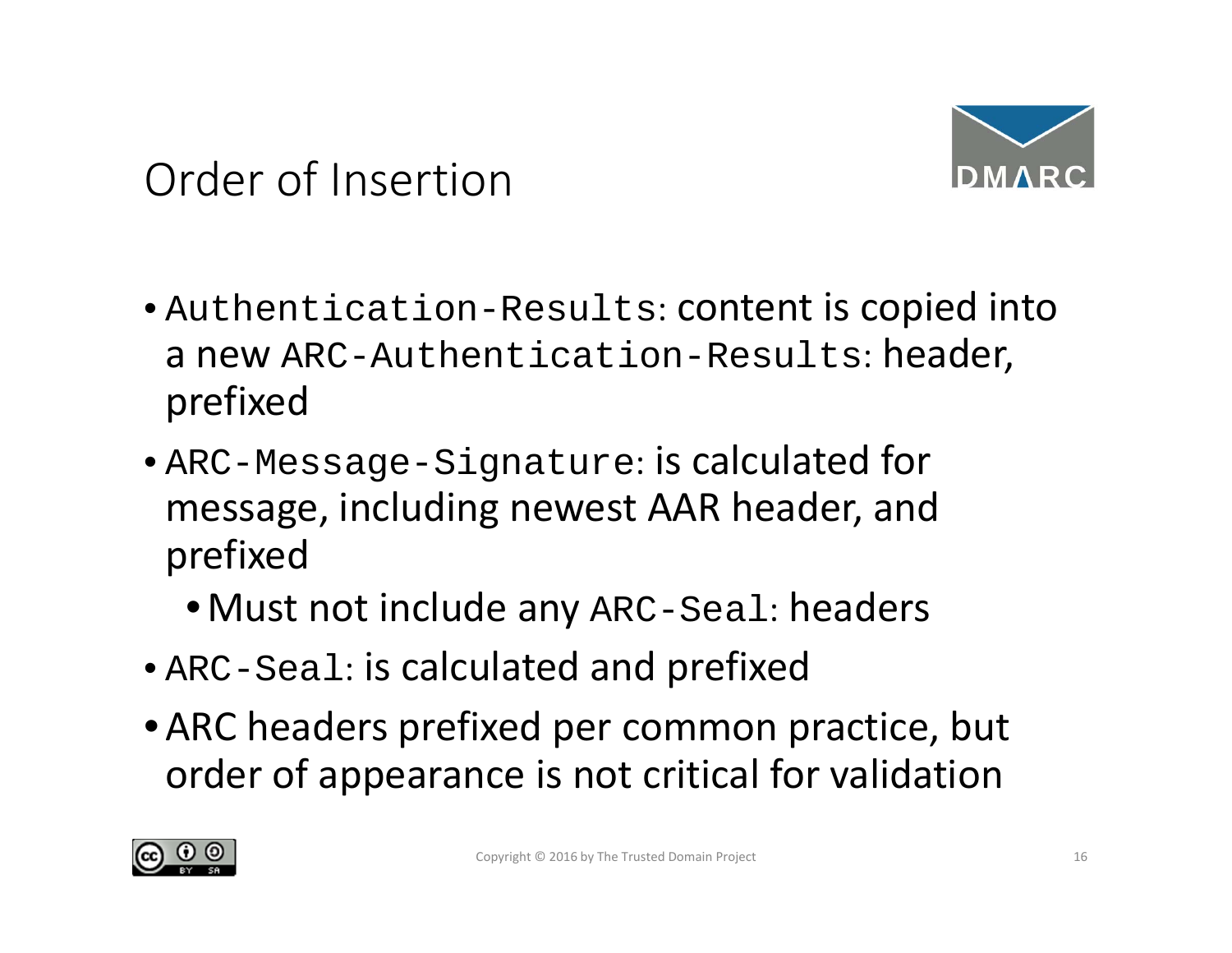### The i= Sequence Number



The **i=** sequence tag is used to order the ARC headers for various operations

- •Allows multiple headers to be grouped correctly
- Eliminates reliance on the order of headers being inserted – or not being altered
- •Compare with order of insertion of various authentication, content scanning, or Received: headers

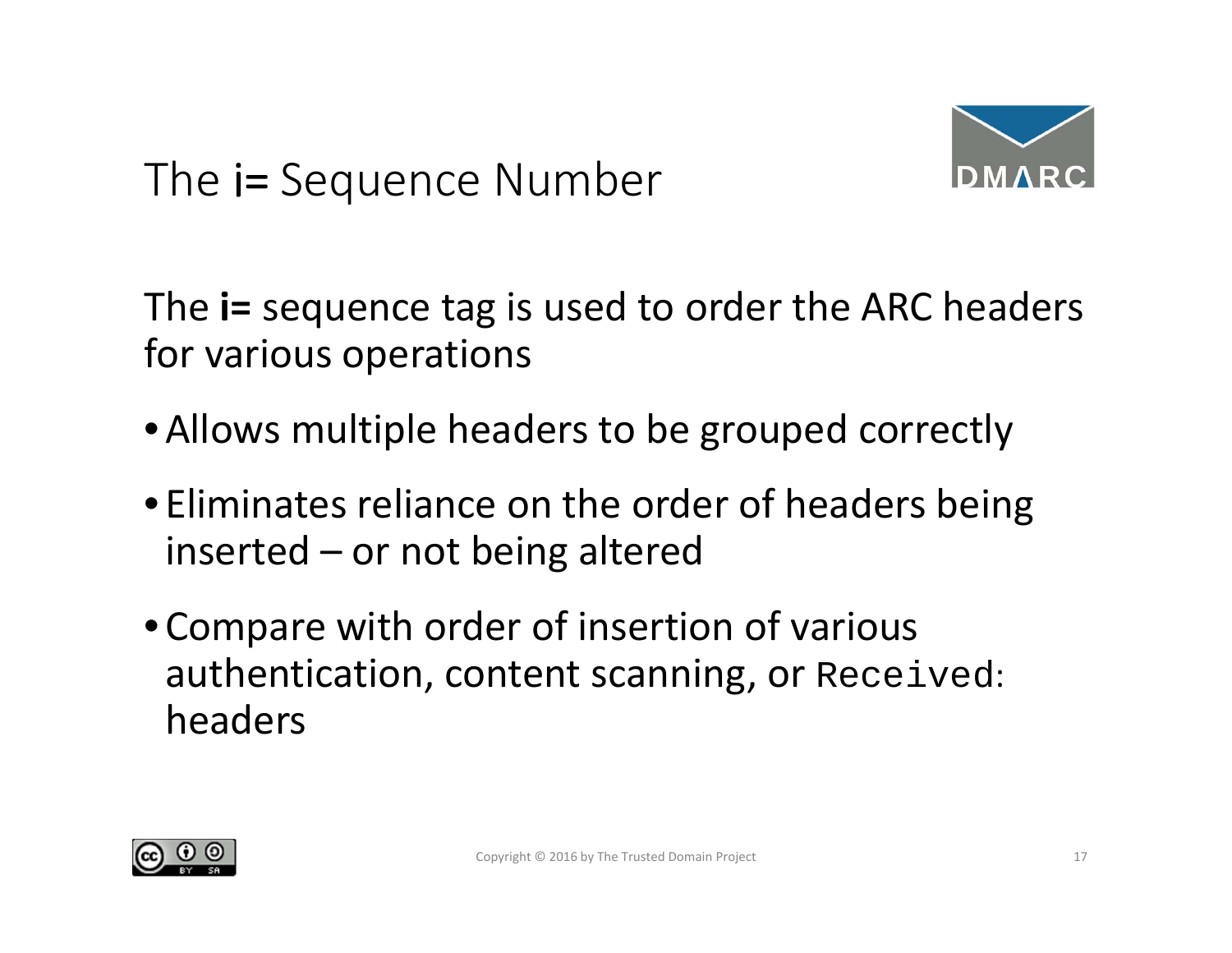#### What A Valid ARC Chain Looks Like



Method used by each participant to determine the **cv=** value in their ARC-Seal:

- •All ARC-Seal: headers must validate
- The **cv=** value for those AS headers must be Pass
- The most recent ARC-Message-Signature: (highest **i=** value) must validate

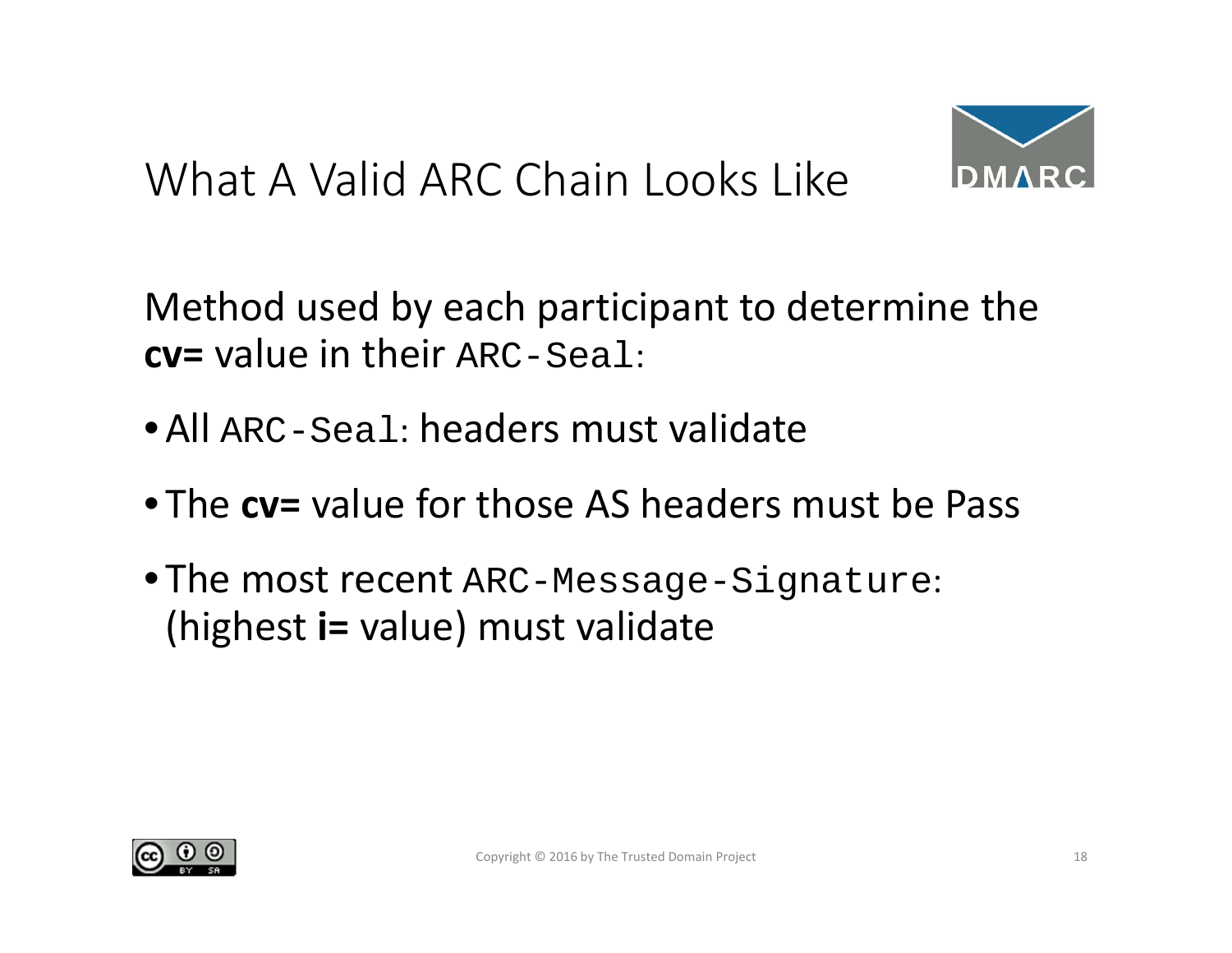### When Would I Insert ARC Headers?



- •When <sup>a</sup> message is subject to handling that will knowingly break existing DKIM signatures
	- •Inserting Subject: tags
	- •Appending disclaimers and footers
	- Stripping attachments
	- •Content‐encoding changes
- •When the message crosses <sup>a</sup> trust boundary, which might occur within <sup>a</sup> given ADMD
	- •Multi‐department or multi‐entity enterprise

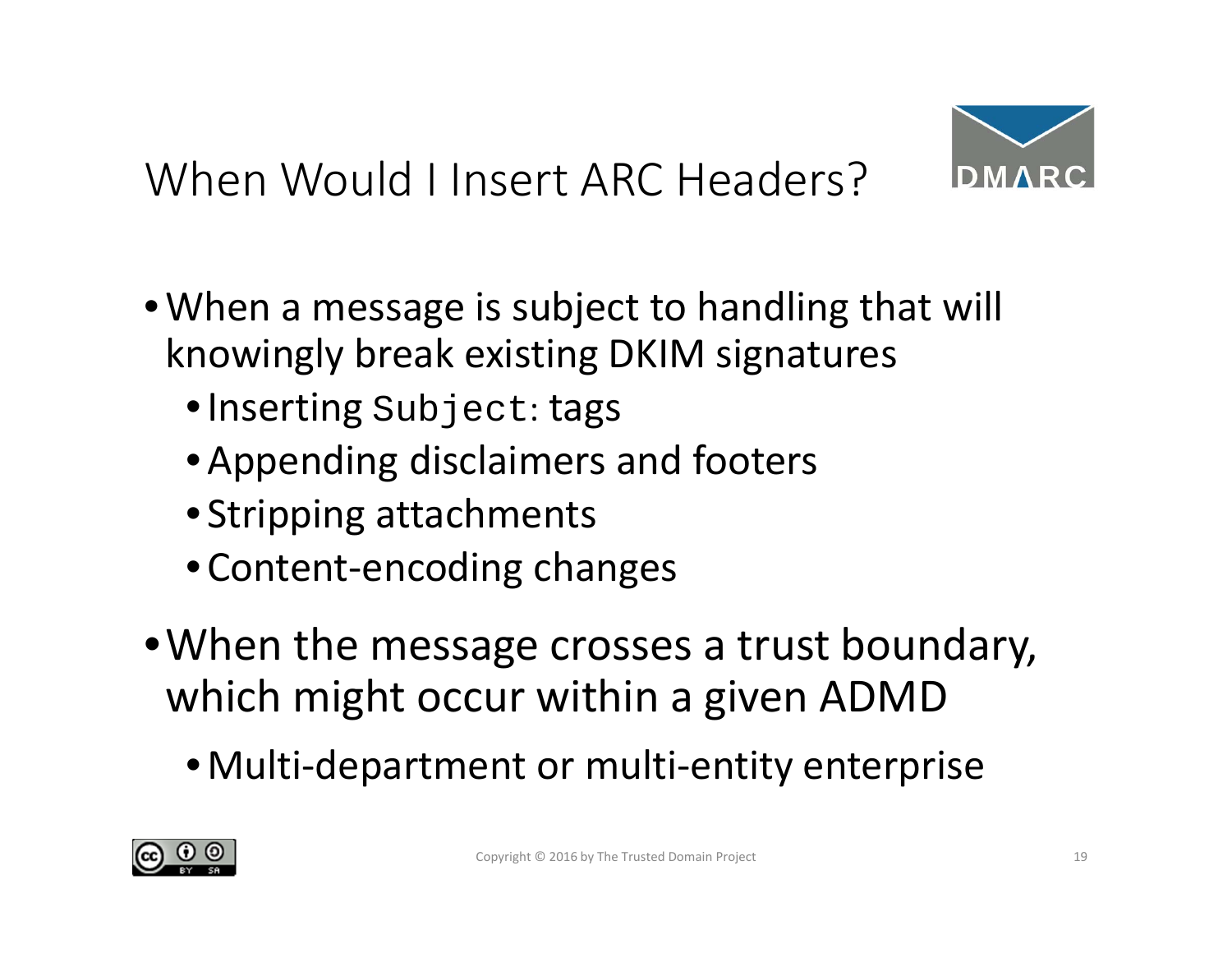

- •ARC builds <sup>a</sup> verifiable chain of intermediate message handlers
- •Anonymous remailers would not find this helpful
- •*Other examples?*

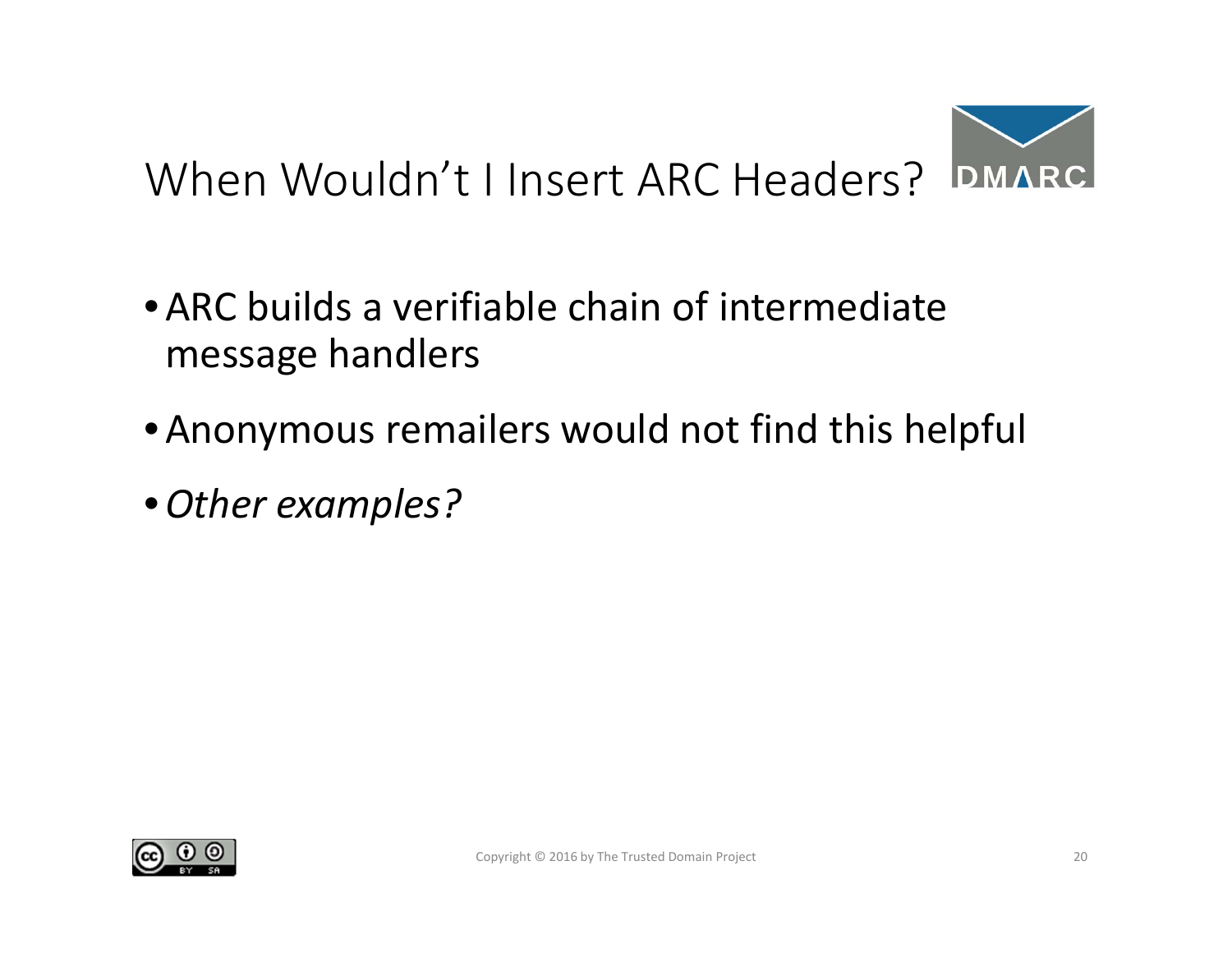#### What Does ARC Look Like?



| Origin                                   | Hop 1                                                                  | Hop 2                                                                  | Destination                                                |
|------------------------------------------|------------------------------------------------------------------------|------------------------------------------------------------------------|------------------------------------------------------------|
| Basic message headers,<br>DKIM-Signature | Checks auth; Adds<br>Auth-Results:, DKIM-<br>Signature, ARC<br>headers | Checks auth; Adds<br>Auth-Results:, DKIM-<br>Signature, ARC<br>headers | Checks auth; Unpacks<br>ARC headers; adds<br>Auth-Results: |
|                                          |                                                                        |                                                                        |                                                            |
| DKIM-Sig:                                | ARC-Seal: i=1                                                          | ARC-Seal: i=2                                                          | Auth-Results:                                              |
| To:                                      | ARC-Msg-Sig: $i=1$                                                     | ARC-Msg-Sig: $i=2$                                                     | $ARC-Seal: i=2$                                            |
| From:                                    | ARC-Auth-Res: $i=1$ $\leftarrow$                                       | ARC-Auth-Res: $i=2$                                                    | ARC-Msg-Sig: i=2                                           |
| Subject:                                 | DKIM-Sig:                                                              | DKIM-Sig:                                                              | ARC-Auth-Res: i=2                                          |
|                                          | Auth-Results:                                                          | <b>Auth-Results:</b>                                                   | DKIM-Sig:                                                  |
|                                          | DKIM-Sig:                                                              | ARC-Seal: i=1                                                          | Auth-Results:                                              |
|                                          | To:                                                                    | ARC-Msg-Sig: $i=1$                                                     | ARC-Seal: i=1                                              |
|                                          | From:                                                                  | ARC-Auth-Res: i=1                                                      | ARC-Msg-Sig: i=1                                           |
|                                          | Subject: [List]                                                        | DKIM-Sig:                                                              | ARC-Auth-Res: i=1                                          |
|                                          |                                                                        | Auth-Results:                                                          | DKIM-Sig:                                                  |
|                                          |                                                                        | DKIM-Sig:                                                              | Auth-Results:                                              |
|                                          |                                                                        | To:                                                                    | DKIM-Sig:                                                  |
|                                          |                                                                        | From:                                                                  | To:                                                        |
|                                          |                                                                        | Subject: [List]                                                        | From:                                                      |
|                                          |                                                                        |                                                                        | Subject: [List]                                            |
|                                          |                                                                        |                                                                        |                                                            |

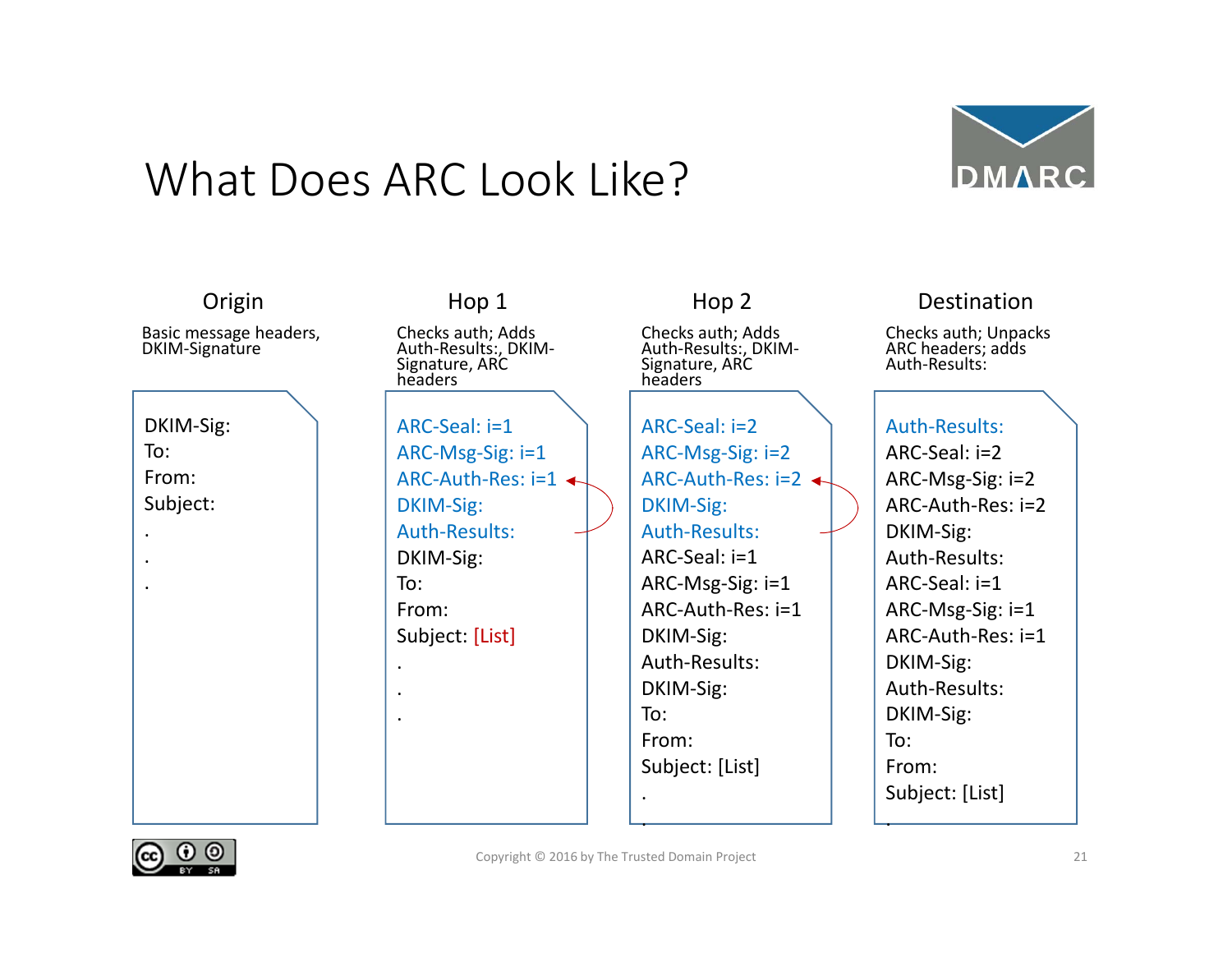



- arc=pass or arc=fail may be inserted into Authentication-Results: headers
- •DMARC‐aware receivers who incorporate ARC results should include ARC information in aggregate reports local\_policy section:

```
<reason><type>local_policy</type>
 <comment>arc=pass ams=d1.example d=d1.example,d1.example</comment>
</reason>
```
- ams= is the **d=** domain from the last AMS
- d= is the list of **d=** domains from validated ARC-Seal:

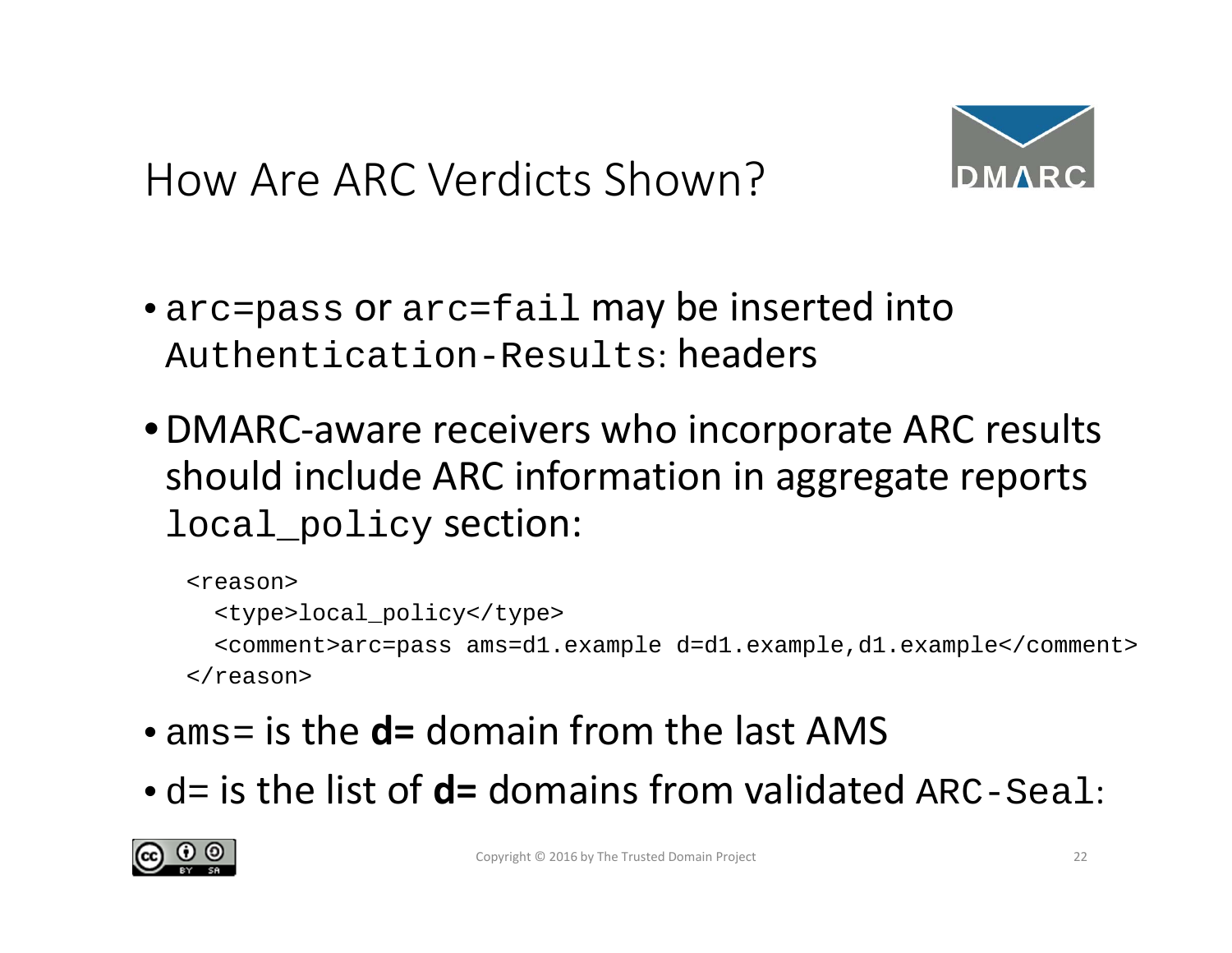## Summary

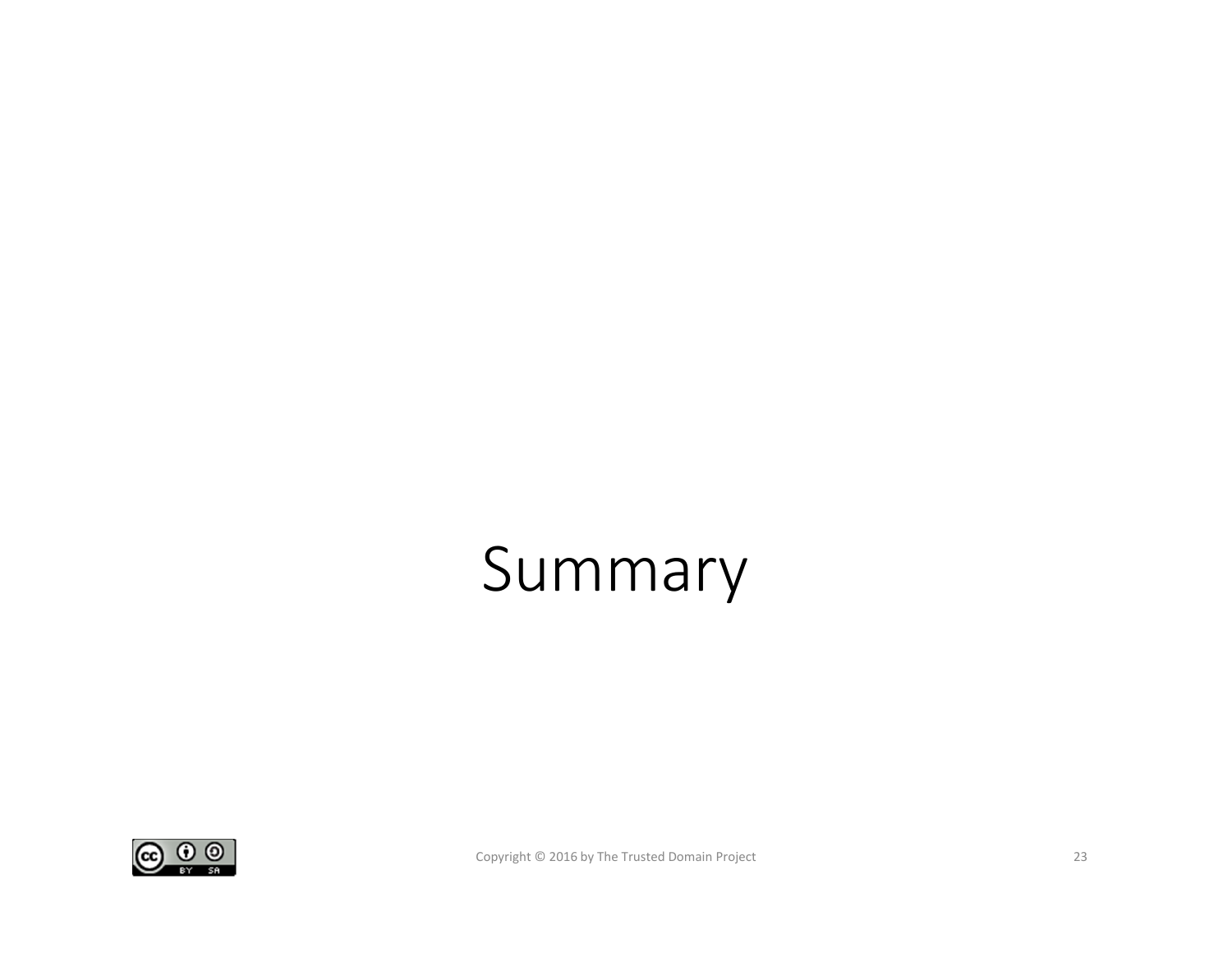### Benefits of ARC



#### **Sender/Intermediary Benefits**

- Allow more senders to adopt p=reject DMARC policies, block fraudulent messages
- Allow intermediaries to continue or resume  $\sf{traditional}$   $_{\tt From}:$  semantics, message modifications
- May improve deliverability

#### Receiver Benefits

- Allow more receivers to enforce DMARC policies
- Allow more mailbox providers to publish p=reject policies on their customer‐facing domains
- More data for reputation systems

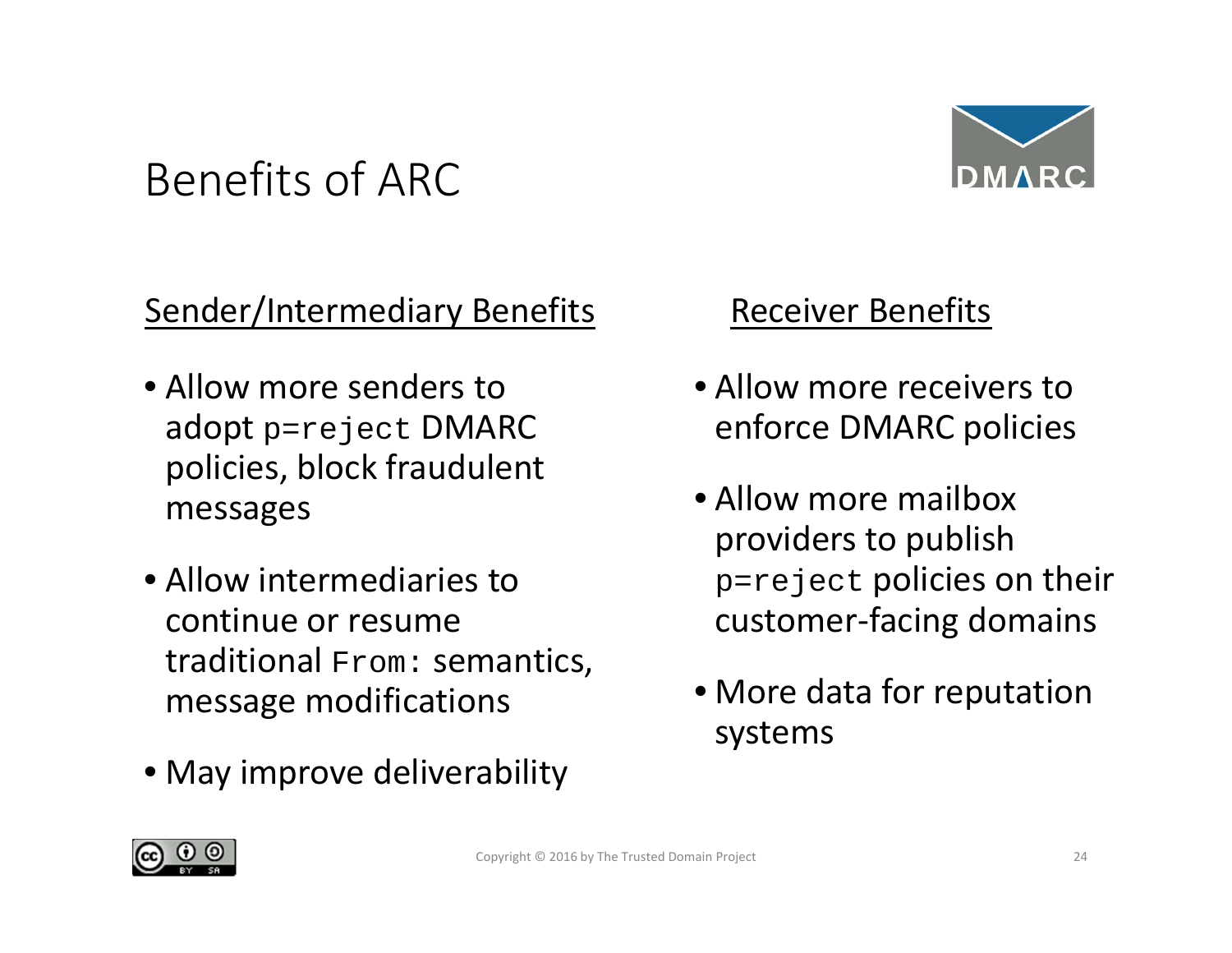

### ARC Timeline

- October 2015:
	- Announcement at M<sup>3</sup>AAWG 35 in Atlanta
	- Draft specification and usage doc published as IETF Internet‐Drafts
- Fall 2015 Winter 2016:
	- AOL, GMail, and OpenARC implementations developed
- February 2016
	- Interoperability event #1
- March‐April 2016
	- Updates to the specification
- May 2016
	- Interoperability event #2
- June‐July 2016
	- <u>• In</u>teroperability event #3

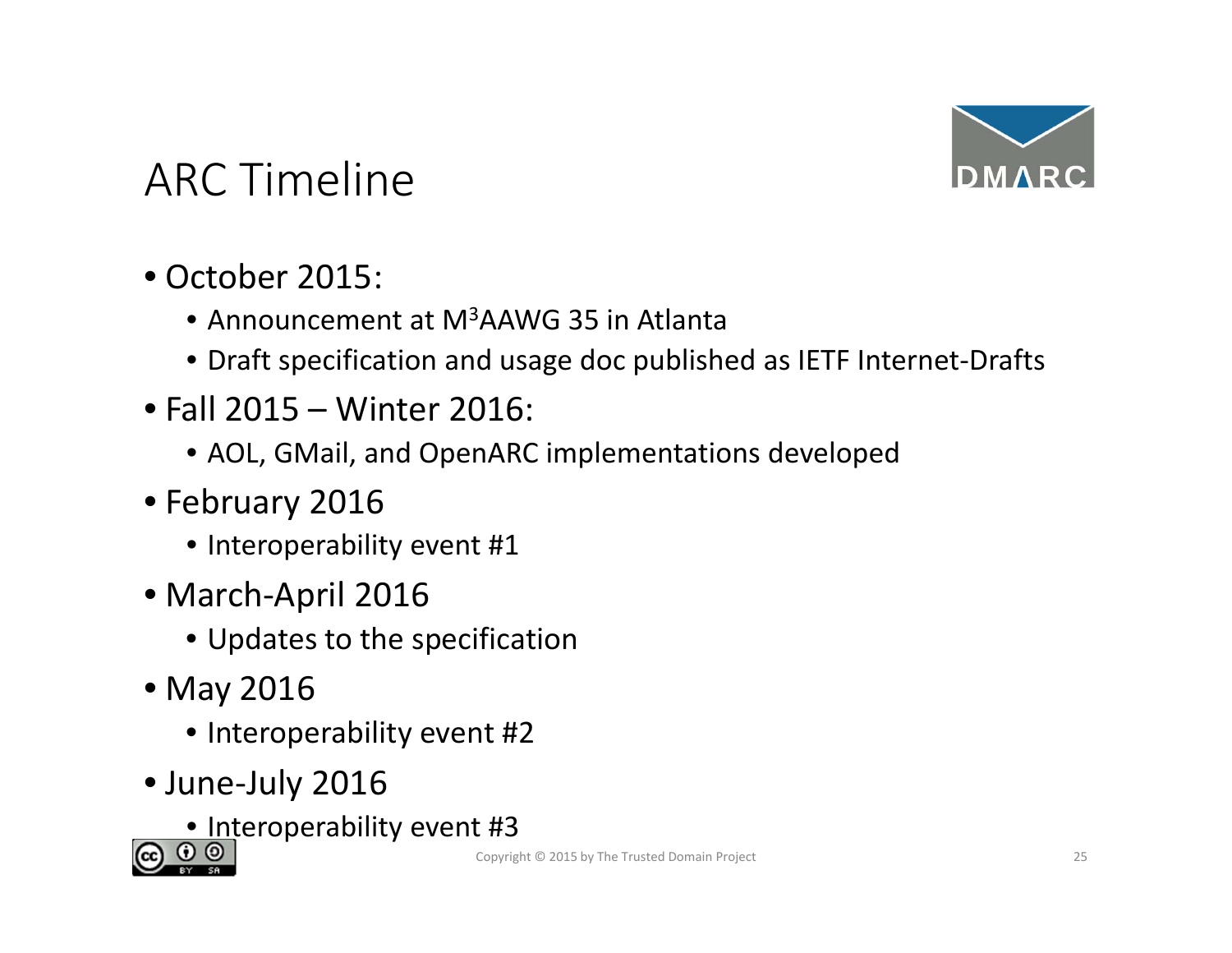

#### ARC Resources

- •Website for latest ARC news: http://arc‐spec.org
- •Mailing List for discussion of ARC: http://lists.dmarc.org/mailman/listinfo/arc‐discuss
- Specification, current draft: https://tools.ietf.org/html/draft‐andersen‐arc‐04
- •Usage Guidelines, current draft: https://tools.ietf.org/html/draft‐jones‐arc‐usage‐01